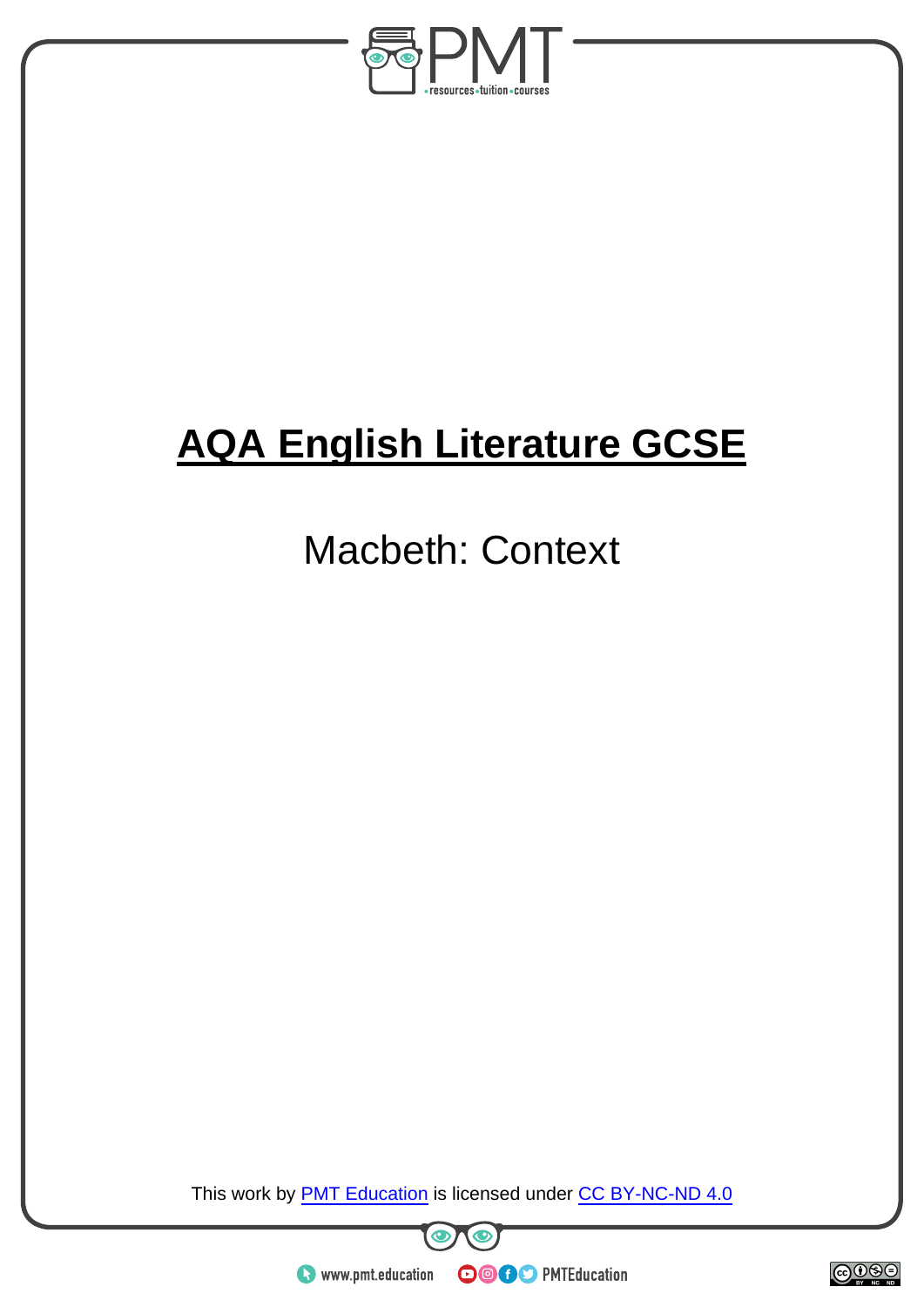

### **Background Information:**

#### **Shakespeare**

Shakespeare is England's most **famous playwright**. He lived from **1564 – 1616.** His plays can be divided into Histories (e.g. Henry VI), Comedies (e.g. Midsummer's Nights Dream), and Tragedies (e.g. Romeo and Juliet, Hamlet).

For the majority of his career, Shakespeare wrote for the acting group the **Lord Chamberlain's Men** (who became known as the **King's Men** in 1603 when James I ascended the throne). Thus, his characters and writing style correspond to some of his most talented actors (Richard Burbage, for instance; most well known for his role as the first Romeo and the eponymous character Hamlet).

Shakespeare was writing during the **Renaissance.** The Renaissance was a period between the **14th and 17th centuries** where there was an expansion of artistic expression. This expression freed itself from the restrictions of previous centuries.

Plays were an incredibly popular and central medium of entertainment during the Elizabethan and **Jacobean era**. Macbeth is a history play (like Richard II and Henry IV) and was written in **1606** - a few years after the ascension to the throne of James VI of Scotland who succeeded as the **monarch of England in 1603 known as James I.**

Shakespeare's plays were a form of **mass entertainment** for Londoners during that period. The importance of entertainment as a function of the plays must be understood when studying them; **critical analysis** is important, but should not detract from the bigger-picture view that these were first and foremost written to **entertain**.

#### **History of Macbeth**

#### Genre

Macbeth is a **dramatic tragedy**. It follows his classic **five-act structure**. The tragedy surrounds the **protagonist Macbeth,** and the witches act as **catalysts** for the play's events.

● **Hamartia**: Hamartia is an ancient Greek term first used by Aristotle in his *Poetics*. It literally means **'fatal flaw**'. A character's fatal flaw is the thing that leads to their **ultimate downfall** - in Macbeth's case it is his ambition and lust for power that led to his inevitable downfall and is the arc of play between him and his wife.



[https://en.wikipedia.org/wiki/File:Sha](https://en.wikipedia.org/wiki/File:Shakespeare.jpg) [kespeare.jpg](https://en.wikipedia.org/wiki/File:Shakespeare.jpg) [CC-BY-SA-4.0](https://commons.wikimedia.org/wiki/Category:CC-BY-SA-4.0)



[https://upload.wikimedia.org/wikipe](https://upload.wikimedia.org/wikipedia/commons/b/bd/1577_printing_of_Holinshed%27s_Chronicles.jpg) [dia/commons/b/bd/1577\\_printing\\_](https://upload.wikimedia.org/wikipedia/commons/b/bd/1577_printing_of_Holinshed%27s_Chronicles.jpg)of [\\_Holinshed%27](https://commons.wikimedia.org/wiki/Category:CC-BY-SA-4.0)s\_Chronicles.jpg CC-BY-SA-4.0



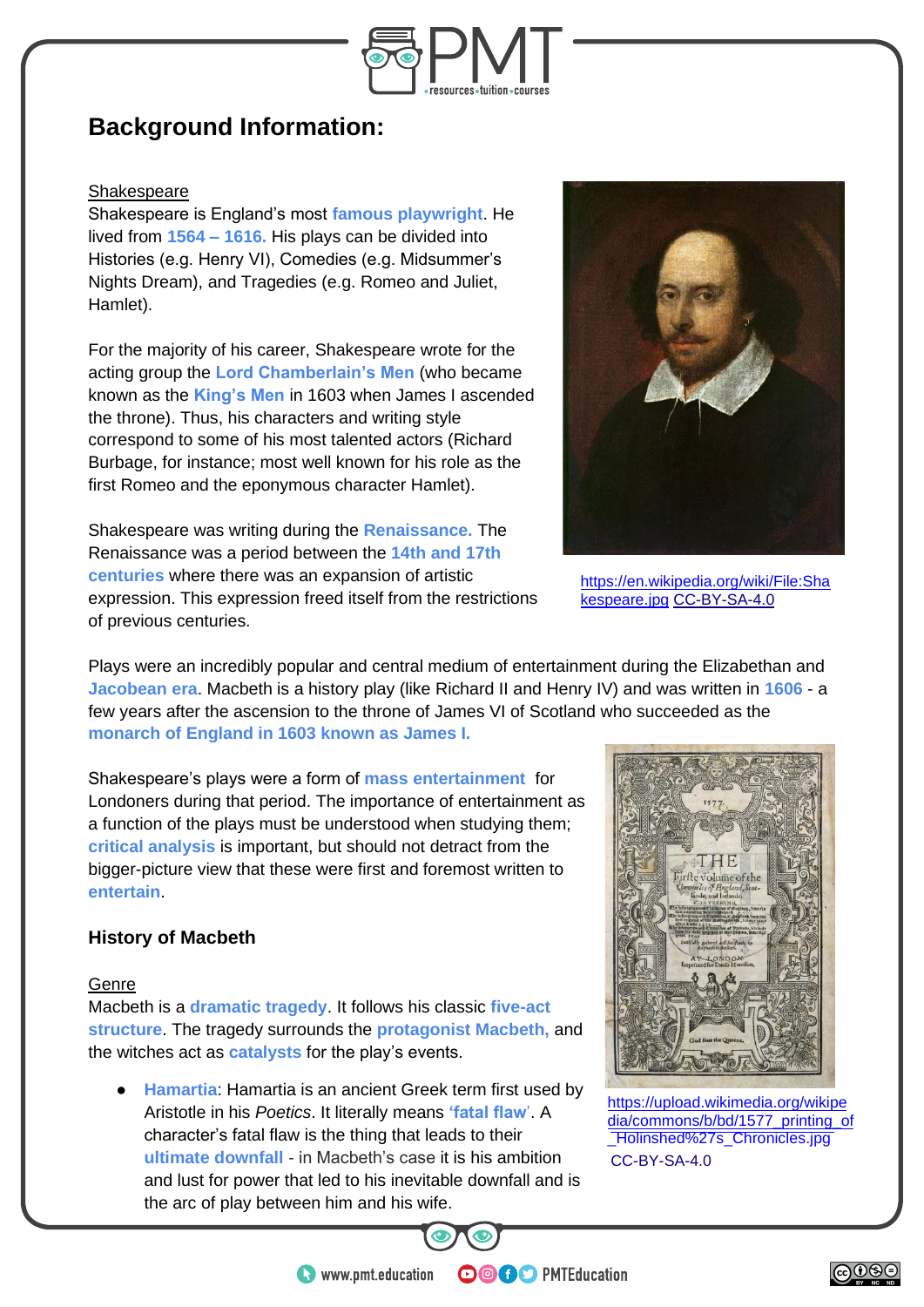

● **Catharsis**: This is also an ancient Greek term that means the **'purging' or 'cleansing'** of emotions, particularly through pity and fear, that the audience experiences at the end of a tragedy. It results in renewal and restoration. Aristotle applied the term to literature in his *Poetics,* arguing that catharsis was the ultimate end of a tragic work, and that achievement of a catharsis in the audience was a mark of a tragedy's quality. **Macbeth's selfdestructive actions climax in Act 5**, when he is stripped of his majesty, loses his wife and then his own life. This leads the audience to **pity Macbeth** and as such, the audience experiences catharsis.

#### Macbeth source texts

The original source of the story of Macbeth comes from **Holinshed's** *Chronicles (1577),* which is a large work describing the **collaborative histories** of England, Scotland and Ireland. Although this is a **historical document,** most now believe that the narrative is now **more legend than truth**. **Holinshed's** *Chronicles* was the main source for many of the history plays of Shakespeare.

Another influence for Shakespeare's Macbeth is *Holinshed's 'Historie of Scotlande***'.** There is also some evidence to suggest that the play in part may have been written by someone else. Some suggest **Thomas Middleton** could have written it as there are some lines in Macbeth, particularly the songs and dances from the witches, which follow the words from Middleton's play *The Witch*. While this served as a basis for the plot of Macbeth, Shakespeare did take many **artistic liberties**  both to make it better for the stage and to attend to the political needs and preferences of the time.

The following table compares Shakespeare's did take several liberties from *Holinshed's 'Historie of Scotlande***'** , here are **3 main ones and the motivation for the changes.**

| <b>The Original</b>                                                                                               | <b>The Change</b>                                                                                                                                                                                                                                                                                                   | <b>The Motive</b>                                                                                                                                                                                                                                                                                                                                                                                                                        |
|-------------------------------------------------------------------------------------------------------------------|---------------------------------------------------------------------------------------------------------------------------------------------------------------------------------------------------------------------------------------------------------------------------------------------------------------------|------------------------------------------------------------------------------------------------------------------------------------------------------------------------------------------------------------------------------------------------------------------------------------------------------------------------------------------------------------------------------------------------------------------------------------------|
| In the original source, while<br>Macbeth commits sins and<br>terrible acts, he was a good<br>king for 10 years.   | Shakespeare characterises<br>Macbeth as cruel and<br>tyrannical. Due to the unjust<br>way that he ascended the<br>throne, he must use violence<br>and terror to consolidate his<br>power. He declares that<br>"blood will have blood"<br>which illustrates the cycle of<br>violence which Macbeth has<br>initiated. | The main cause for this<br>change was for dramatic<br>purposes for the stage. The<br>violence that was added<br>simply made for a more<br>interesting plotline.<br>Additionally, it shows support<br>for the belief in the Divine<br><b>Right of Kings, because</b><br>Macbeth was not the divinely<br>chosen ruler his reign was<br>corrupted. Shakespeare<br>explores the consequences of<br>assassinating a divinely<br>crowned king. |
| In the original, Holinshed's<br><b>Chronicles the weird sisters</b><br>were called the 'goddesses<br>of destine'. | Shakespeare changed the<br>'goddesses of destine' to just<br>three simple Elizabethan<br>witches. This limits their                                                                                                                                                                                                 | The Jacobean era was<br>intensely religious and<br>witchcraft was sinful as it<br>was of the devil and not of                                                                                                                                                                                                                                                                                                                            |

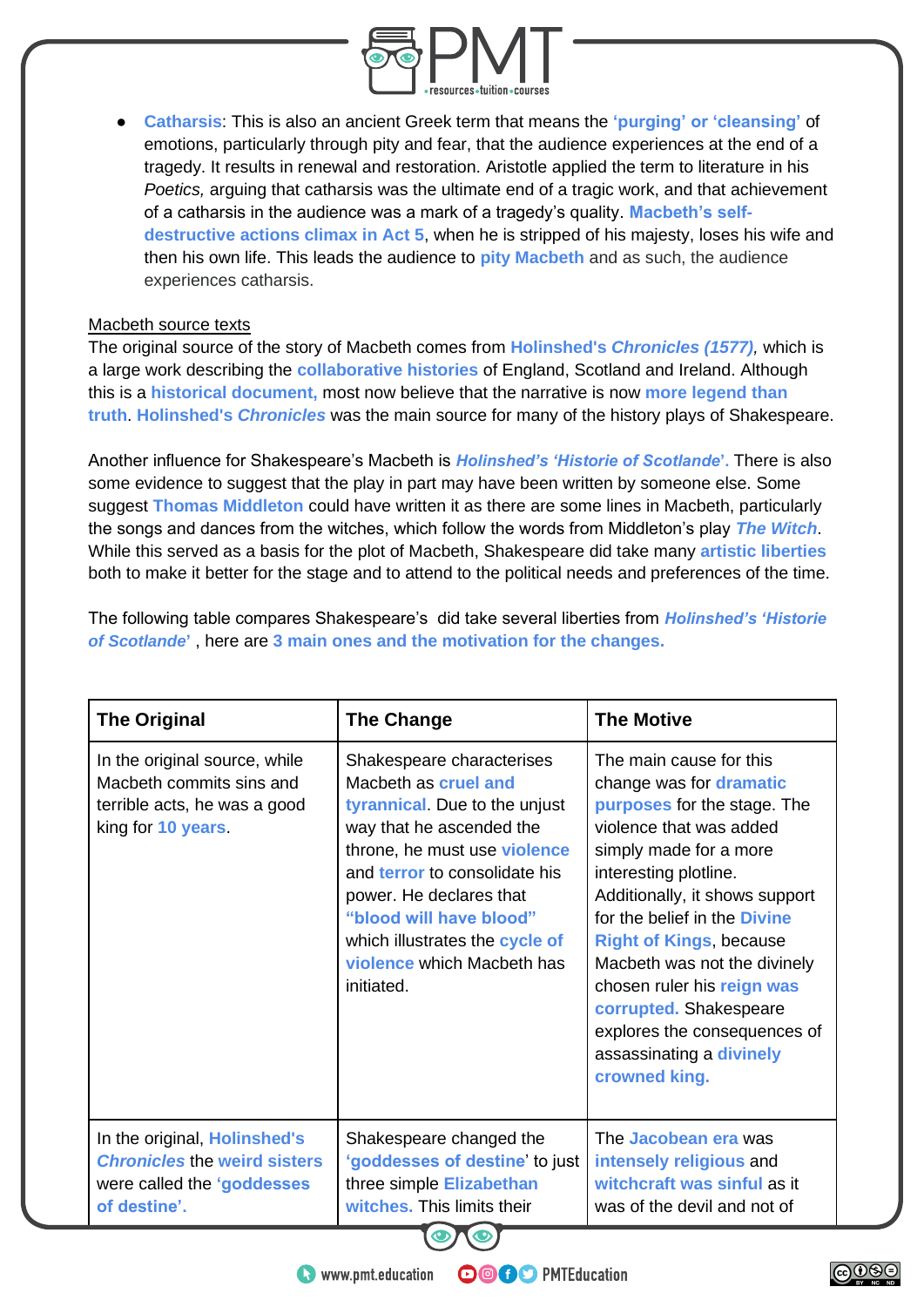

|                                                                                                 | power, giving Macbeth choice<br>and agency, making him<br>responsible for his actions.                        | God. However, people still<br>believed in witchcraft: witch<br>hunts were a known and<br>practised activity. King James<br>was also interested in the<br>topic, even writing a book<br>called 'Daemonologie'. By<br>reducing the power of the<br>witches, Shakespeare<br>delegitimises their power.<br>This may have done to appeal<br>to the audience and monarch<br>of the time. |
|-------------------------------------------------------------------------------------------------|---------------------------------------------------------------------------------------------------------------|------------------------------------------------------------------------------------------------------------------------------------------------------------------------------------------------------------------------------------------------------------------------------------------------------------------------------------------------------------------------------------|
| In the original work, <b>Banquo</b> is<br>a partner with Macbeth to<br><b>kill King Duncan.</b> | In Shakespeare's version,<br><b>Banquo</b> is not an accomplice<br>to the murder and is an<br>honourable man. | Shakespeare may have<br>changed this for the sake of<br>King James I to please him<br>as James I was a <b>patron</b> of<br>Shakespeare. James I<br>believed that he could trace<br>his lineage to Banquo (even<br>though Holinshed's<br><b>Chronicles</b> is mainly legend).<br>For this reason, Banquo had<br>to be good.                                                         |

#### Jacobean Era

Macbeth was written during the reign of King James I, who was a supporter of and a **patron** of Shakespeare's work. This consequently meant that Shakespeare was **greatly influenced by the king**. Evidence of this can be seen throughout the plot of Macbeth and the changes that Shakespeare made to the original story of Macbeth.

The Jacobean time was one of uncertainty and tension due to the way that King James I came to power, and so the work which Shakespeare produced during this period tended to **reflect this mood.**

#### King James I

The history surrounding King James I is vital for a deeper understanding of the **Scottish tragedy**, as in some ways **the life of King James I can be** 

https://upload.wikimedia.org/wikipedia/commons/ [b/b0/King\\_James\\_I\\_of\\_England\\_and\\_VI\\_of\\_Scot](https://upload.wikimedia.org/wikipedia/commons/b/b0/King_James_I_of_England_and_VI_of_Scotland_by_John_De_Critz_the_Elder.jpg) [land\\_by\\_John\\_De\\_Critz\\_the\\_Elder.jpg](https://upload.wikimedia.org/wikipedia/commons/b/b0/King_James_I_of_England_and_VI_of_Scotland_by_John_De_Critz_the_Elder.jpg) [CC-BY-](https://commons.wikimedia.org/wiki/Category:CC-BY-SA-4.0)SA-4.0

imprisoned and forced to abdicate the throne and so a one-year-old James VI became the King of Scotland and never saw his mother again. Later **in 1587, when James was 31, his mother was referred to as a Scottish tragedy**. There was a signifi[cant am](https://commons.wikimedia.org/wiki/Category:CC-BY-SA-4.0)ount of uncertainty at the end of Queen Elizabeth's reign because she had no heir. In the life of James his **parents were Mary I, Queen of Scots and his father was Henry Stuart, Lord Darnley**. His mother, Mary I was

**OOOO** PMTEducation



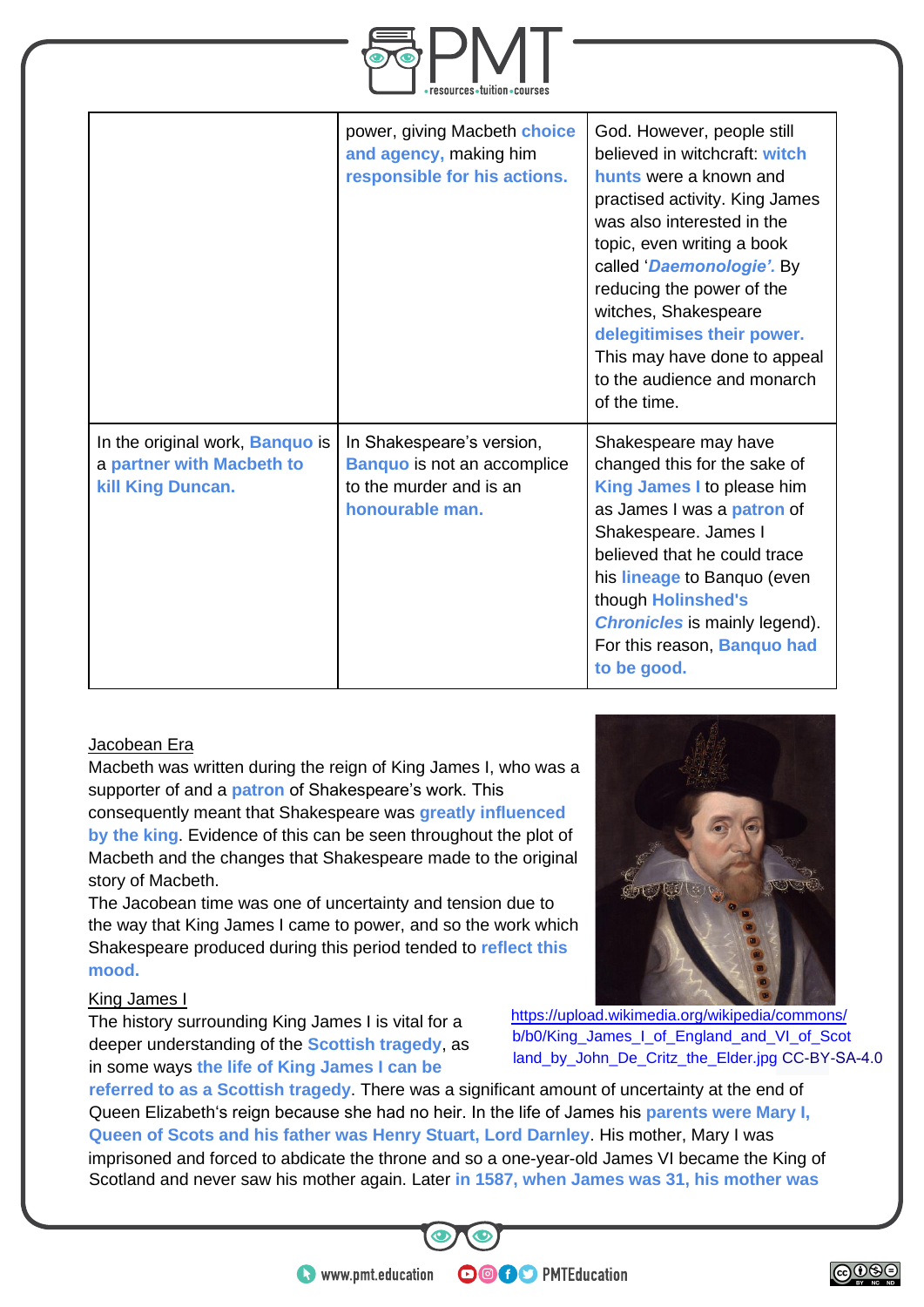

**executed by Queen Elizabeth** I and prior to this, when James was 8 months old, his father was assassinated by an explosion at their family home. When James took his position as the King of Scotland he made an **alliance with Elizabeth I securing his place as her successor.**

#### **Witchcraft**

King James I, had a great interest in the supernatural and witchcraft, so much so that he wrote a book called '*Daemonologie' (1597)*, meaning 'the science of demons'. The book was **published in 1603** when he became the King of England, and was reprinted twice during his reign. James I firmly believed that witchcraft was an act of Satan and the way one became one was by making a deal with the devil to get some sort of supernatural power.

*Daemonologie* may have also been a source for Shakespeare's *Macbeth*, as many of the practices of the witches in the play agreed with the beliefs which king James had.

The book was a dialogue in which James **extensively explained his beliefs on witchcraft,** aiming to bring to light evidence which would warrant the claim and also justify the **death penalty** as a punishment for witchcraft. The book was split into three parts:

- **Magic** and **necromancy**
- **Witchcraft** and **sorcery**
- **Spirits** and **spectres**

The purpose of the book was not just to provide evidence for witchcraft for those who did not believe; it was also for those who did believe to **inspire** them to carry out **witch hunts.** Witch-hunting was known and accepted practice in the time of Elizabeth I's reign, however, the number of trials and executions were not very high.

Witch-hunt: The term witch-hunt in modern terms can have a different meaning. It is sometimes used to describe situations in which the larger public harasses those with unpopular opinions, particularly in the context of politics

In contrast, Scotland had severe laws against witchcraft. After James published his book the cases of **witchcraft skyrocketed by 53%.** After James became the king of England he increased the severity of the law regarding witchcraft. He enacted a new law in 1604 a year after he became king, the name of the act was '**An Act against Conjuration, Witchcraft and Dealing with Evil and Wicked Spirits'**. This act made witchcraft a felony punishable by death and removed interference from the clergy.

#### Divine right of kings

James I believed in the **divine right of kings**, so he believed that he was chosen by God to be the king of England and the righteous judge of England. He believed in witch trials and witch hunts not only out of a moral conviction, but also, due to the fact that he was **ordained by God,** he had a **supernatural duty to complete witch-hunts**. Furthermore, in the **Great Chain of Being**, the king is the closest being to God on Earth. Because of this close relationship, it was the role of the king to enact the will of God - which James believed was to rid the earth of witchcraft, and therefore witches.

Before this, in **1589** when James was just the King of Scotland (rather than King of Scotland and England)**,** his **soon-to-be wife, Anne of Denmark,** was supposed to set sail to meet him.

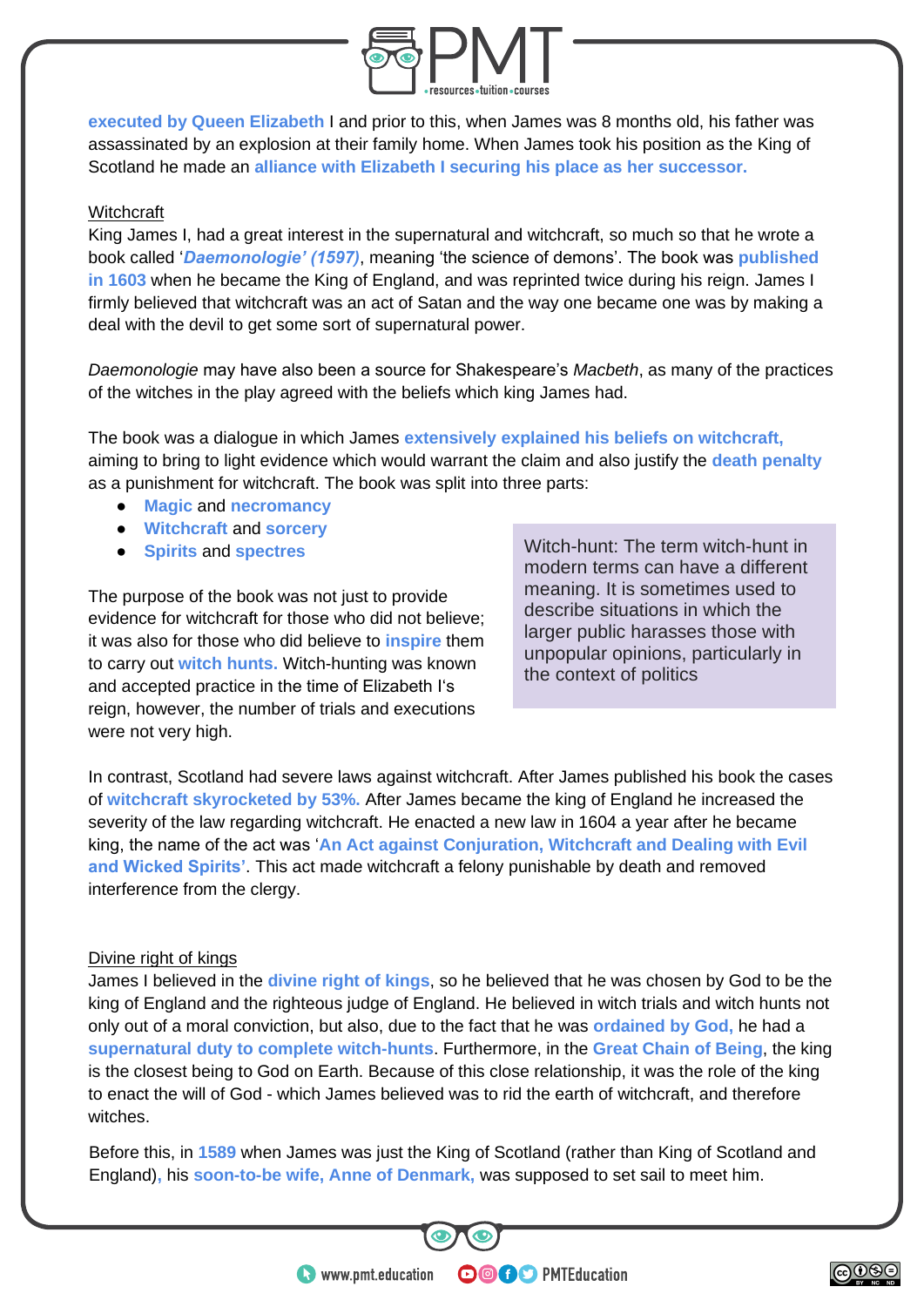

However, due to rough weather she was unable to complete the journey. James decided to go on the journey to get his **betrothed** himself, but on the way, he and his men were attacked by the **deadly weather**. James believed that the only cause of this was **witchcraft**. Afterwards, when James returned to Scotland, he launched a **witch hunt** on a scale that had not been seen before in the town of **North Berwick** in which **70 suspects** were rounded up and **tortured into confessing their use of magic and then brutally burned at the stake.** After this James commissioned a pamphlet detailing the events and then soon after he wrote and published his book '*Daemonologie' (1597).* 

While James was a **religious fanatic,** it can be argued that that was not the origin of all his strong beliefs on witchcraft. King James I was **deeply misogynistic,** which can be attributed to the **patriarchal times** he lived in. Evidence of Jame's **misogynistic views** can be found in his book *Daemonologie* in which he asserted that only women could be witches because they were the **'weaker sex'** and so could be easily entrapped by the **'snares'** of the devil. James I, saw the Bible as evidence of this belief; he looked to the story of **Adam and Eve**, believing that because Eve

was the one that was **tricked by the serpent**, it shows that women are more easily **influenced** and **persuaded**  to the side of evil and so **only women could be witches**.

#### Witchcraft in Macbeth

Witchcraft plays a large part in *Macbeth* and provides a basis for the events of the play. King James's beliefs definitely played a role in this, **influencing Shakespeare's literary decisions.** For example, the expedition which James took is incorporated into the play, the line **'Though his bark cannot be lost/Yet it shall be tempest-tossed'** is potentially a reference to the storm that James experienced on his way to Denmark.

The witches in the play serve many purposes. Not only do they set the pace for the play, but they also serve as a **warning against witchcraft, evil and bloodshed.** There are **parallels** in the tragedy between the witches and the **three Fates in Greek mythology** who were in charge of the destinies of mortals and who spun the weave of the lives of humans. Similarly, **Hecate** in Macbeth who was the witches' mistress, in **Greek mythology she was the goddess of witchcraft.** 

[https://upload.wikimedia.org/wikipedia/commons/t](https://upload.wikimedia.org/wikipedia/commons/thumb/b/b3/Macbeth_and_the_Witches_%28Barker%2C_1830%29.jpg/707px-Macbeth_and_the_Witches_%28Barker%2C_1830%29.jpg) [humb/b/b3/Macbeth\\_and\\_the\\_Witches\\_%28Bark](https://upload.wikimedia.org/wikipedia/commons/thumb/b/b3/Macbeth_and_the_Witches_%28Barker%2C_1830%29.jpg/707px-Macbeth_and_the_Witches_%28Barker%2C_1830%29.jpg) er%2C\_1830%29.jpg/707px-<br>Macheth and the Witches %28Barker%2C\_183 Macbeth\_and\_the<sup>2</sup>Witches [0%29.jpg](https://upload.wikimedia.org/wikipedia/commons/thumb/b/b3/Macbeth_and_the_Witches_%28Barker%2C_1830%29.jpg/707px-Macbeth_and_the_Witches_%28Barker%2C_1830%29.jpg) [CC-BY-SA-4.0](https://commons.wikimedia.org/wiki/Category:CC-BY-SA-4.0)

The Scottish tragedy starts with the words of the witches and ends in **blood and carnage**. By creating discord and

confusing the line of succession only evil and bloodshed came to be. This is a warning to the English people about witchcraft and evil - it is both a sin against God as well against the state; in the words of King James I witchcraft is **"high treason against God".**

Some have even argued that **Lady Macbeth** is the **fourth witch** in the play, due to her passion and her power and ambition. Sometimes women in power were attacked and accused of witchcraft.

**OOOO** PMTEducation

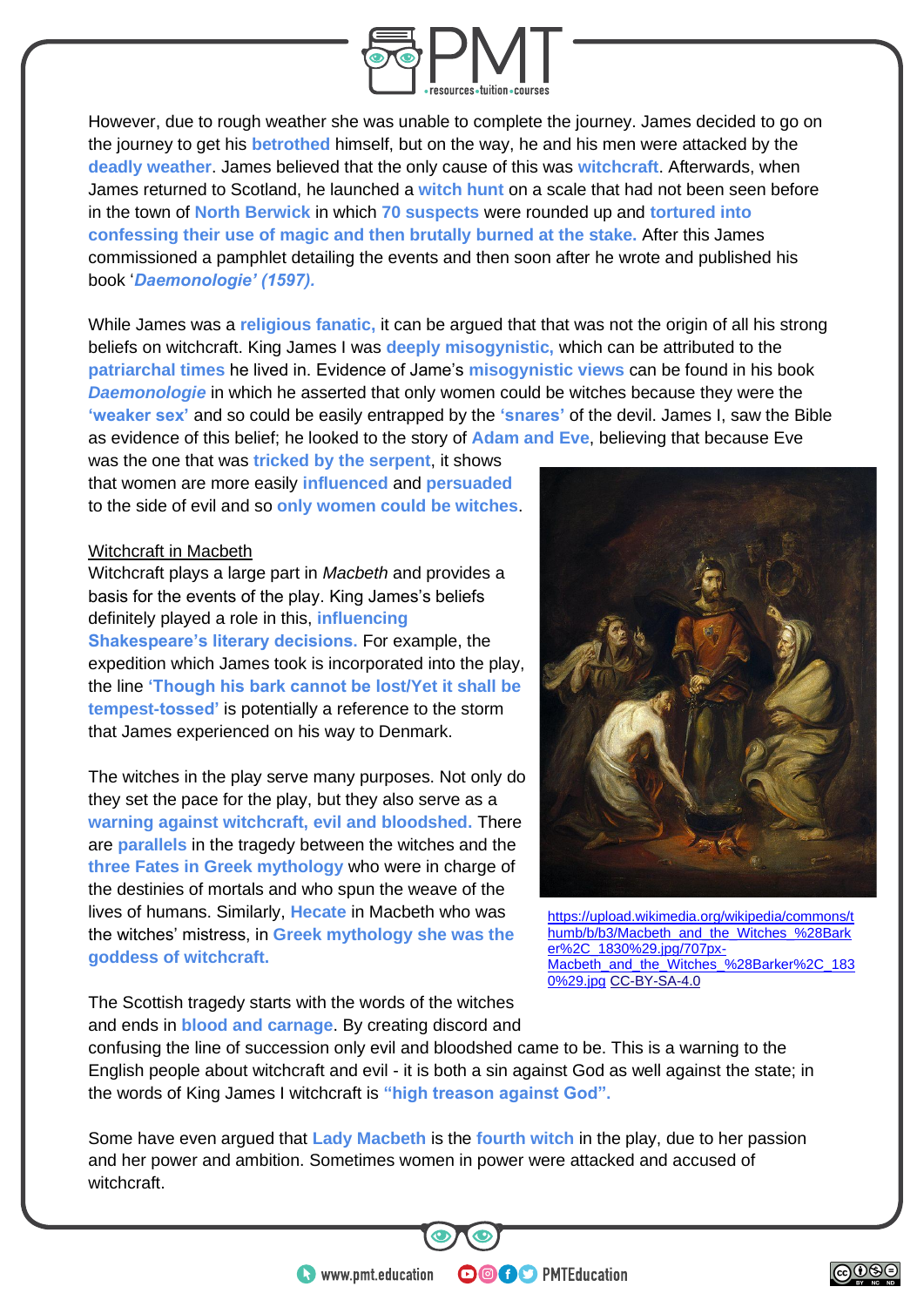

#### Great Chain of Being

This was an ideological belief circulating this time, which originated from the ancient Greek **philosophers Aristotle and Plato**. The Great Chain of Being was a conception of the universe in which everything, plant, animal or mineral, had a fixed place, according to its important and spiritual nature. This hierarchy started with God, under whom came then the king. At the bottom of the Great Chain of Being were the rocks. The Great Chain of Being explains why the sin of regicide and the resulting punishment was perceived as such a serious sin. When Lord and Lady Macbeth conspired and killed King Duncan, not only did they commit a carnal sin, and a sin against the state, but also a sin against the order of the universe. According to the Great Chain of Being, the King should rule commoners, who should accept their place. Macbeth's actions distort the natural order of the universe, setting off **chaos** and **bloodshed**.

#### Divine Right of Kings/ Gunpowder Plot

The gunpowder plot was a failed conspiracy by some Catholics to assassinate the king and parliament on **November 5th 1605**. The Divine Right of Kings was a belief that God had specifically chosen monarchs to rule the country and so an attempt to kill the one God had chosen was not just a worldly sin but actually a sin against God. This belief system is seen in *Macbeth* as it is possible that the tragic consequences of Lord and Lady Macbeth are because they did not just commit a carnal sin but they also sinned against God, for which the punishment is **eternal damnation**. *Macbeth* can be seen as a warning against

When James was the King of Scotland his title was King James VI but when he became the King of England his title was then King James I because there had never been a King of England called James.

**regicide** and a **representation** of what could happen if any of the audience attempted it. James I believed that the gunpowder plot was an act of witchcraft and allusions of this can be seen in Macbeth through the quote **'Faith, here's an equivocator, that could swear in both the scales against either scale; who committed treason enough for God's sake, yet could not equivocate to heaven. O, come in, equivocator' (Act II, Scene III).**

The king's beliefs regarding witchcraft and the divine right of kings changed the mood of England, and were a direct contrast to the **'Golden Age'** of Elizabeth I's reign. The witch trials and hunts that took place during James' reign and resulted in thousands of deaths marked a dark time in English and Scottish history. This dark mood pervades *Macbeth*, a story in which h**igher forces 'control' and dictate the lives of people.** Through *Macbeth*, the viewer is able to see the terrible consequences of what happens when power is given to these forces of darkness.

#### **Religion**

During this period in England, there was a lot of **religious conflict** between **Catholicism** and **Protestantism**. Both are denominations of Christianity, but there were (and still are) core **differences or contradictions in their beliefs**. It was customary to have the state's religion dictated by the ruling monarch. **Jacobean England** was Protestant since James I was also. At this time, when a certain religion was dominant or official, **adherents to other religions or denominations were treated very cruelly** - often killed for their faith**.** For this reason, when James I became king many Catholics believed that James I would treat them better, since his mother Queen Mary of Scotts was Catholic. However, James, who was a Protestant, did not and this was a part of the reason for the gunpowder plot hatched by a group of Catholics.

**OOOO** PMTEducation

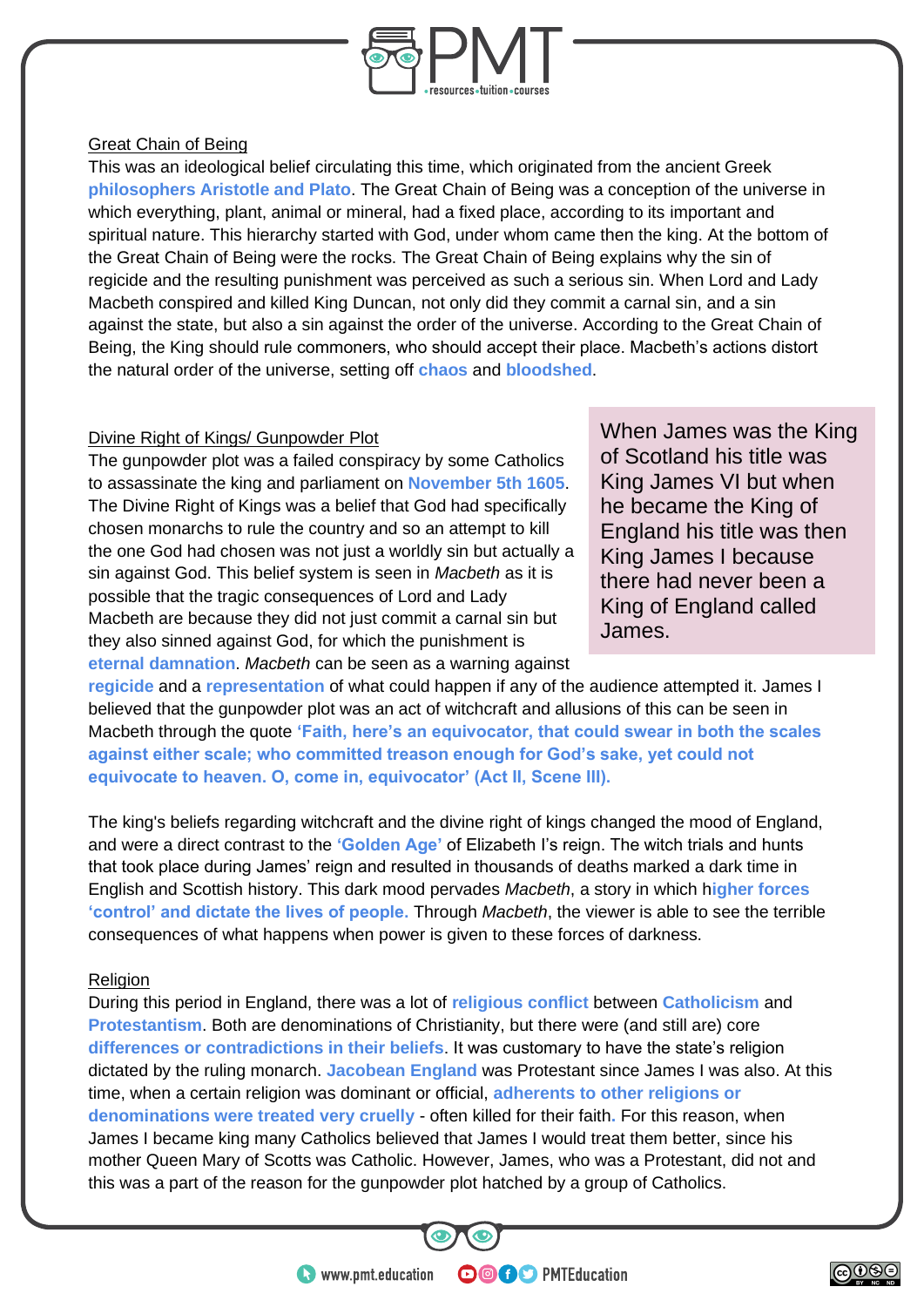

The Protestant Reformation did not happen until the **16th century**. *Macbeth*, on the other hand, is set in the 11th century, when Protestantism did not exist. Despite this, in the Scottish tragedy, Shakespeare considers a lot of religious debates such as **predestination vs free will** and **forgiveness vs suffering**. These debates reflect key differences between Protestantism and Catholicism. There are also religious allusions throughout *Macbeth*.

- **Religious allusions:** There are similarities between **Adam and Eve** and Lord and Lady Macbeth. Lady Macbeth persuades her husband to sin just as Eve persuaded Adam. Lady Macbeth's **ambition and thirst for power**, like Eve's, leads to their ultimate demise.
- **Predestination vs free will: Predestination is the belief** that before we are born God has already decided whether we are going Heaven or Hell, and there is **nothing in life that you can say or do that can change this.** In contrast, free will is the belief that we have **choices** in everything we do, and these choices determine where we end up after we die. This **theological debate** plays out in *Macbeth.* It can be argued that Macbeth is just a victim of predestination through the **prophecies of the witches.** On the other hand, it is possible that Macbeth is only a **victim unto himself.**
- **Forgiveness vs suffering:** It has long been **debated theologically** whether suffering is necessary for true forgiveness to take place. This debate is considered in *Macbeth*; some can argue that because of Macbeth's sins he is beyond forgiveness. This belief may have been what led to Lady Macbeth's suicide.



[https://commons.wikimedia.org/wi](https://commons.wikimedia.org/wiki/File:Question-mark-blackandwhite.png) [ki/File:Question-mark](https://commons.wikimedia.org/wiki/File:Question-mark-blackandwhite.png)[blackandwhite.png](https://commons.wikimedia.org/wiki/File:Question-mark-blackandwhite.png) [CC-BY-SA-](https://commons.wikimedia.org/wiki/Category:CC-BY-SA-4.0)[4.0](https://commons.wikimedia.org/wiki/Category:CC-BY-SA-4.0)

#### **Setting**

While Macbeth was **written in England 1606,** the setting is in **11th-century Scotland**, which was the homeland of King James I. The setting and weather that Shakespeare chose **reflect the mood** of *Macbeth* and **pathetic fallacy** is used as a tool to create a more in-depth experience, so that the audience can be completely absorbed by the play's atmosphere. **Scotland is a dark and moody place**, and the dark and mood weather Shakespeare specifies is used to reveal the tone of the play and even Macbeth's character.

The play starts with **bleak weather** as the witches describe the first battle scene with Macbeth as being **'fog and filthy air'** (Act I Scene I)**.** The fog represents the **uncertainty** and **mystery** surrounding the play's events the audience will have been deeply unsure about what would unfold. That the air is 'filthy' also points to **moral degradation**. The role of the witches is **uncertain at the beginning of the play.** As the events unfold things don't particularly become clearer, and likewise the fog is something that remains throughout. At the end of Act I Scene I, the witches say that **'fair is foul and foul is fair'**, this is to say that things have been reversed (and morality



[https://commons.wikimedia.org/wiki/File:Fog](https://commons.wikimedia.org/wiki/File:Foggy_forest.jpg) [gy\\_forest.jpg](https://commons.wikimedia.org/wiki/File:Foggy_forest.jpg) [CC-BY-SA-4.0](https://commons.wikimedia.org/wiki/Category:CC-BY-SA-4.0)



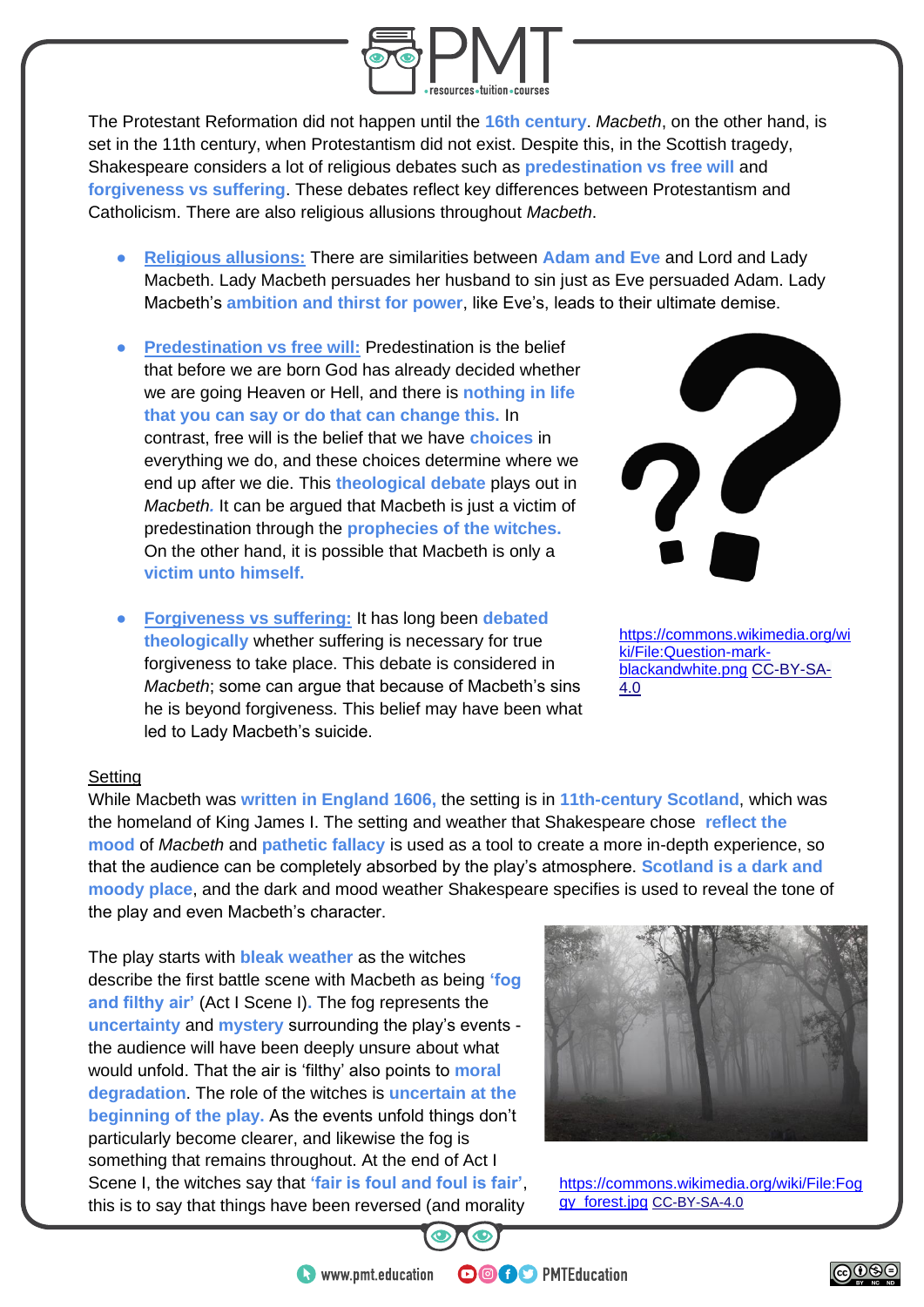

has been turned upside down). This may be **foreshadowing** how the unsettling of the **Great Chain of Being** through regicide**.**

#### Where was it performed?

While **The Globe** (an Elizabethan playhouse on the Southbank, London) was Shakespeare's theatre, the **first probable performance** of Macbeth was in front of James I and King Christian IV

of Denmark, his brother-in-law, on **August 7, 1606** at the **Great Hall at Hampton Court Palace**. Legend said that the boy actor who was to play Lady Macbeth, Hal Berridge, became very sick and so Shakespeare had to take over the role. Berridge later died, and this is where the tale of the play being **cursed** comes from. After this, the **first performance in public** was then at **The Globe on April 1611.**

Women were not allowed to act so female characters (incl. Lady Macbeth) were generally played by pre-pubescent boys

#### The Curse

It is a common belief that the play is **cursed**. Another supposed origin of this belief is a story about a **coven of witches** who cursed the play because Shakespeare used real spells and incantations. There were a **long line of accidents** and issues which followed the first production and provides weight for this belief. A part of this superstition is that, in order **to break the curse or at least avoid the curse**, you must not say the play's name, and once you leave the theatre you must spin three times, spit, then curse, then finally knock on the theatre of the door to enter go back in again.



[https://commons.wikimedia.org/wiki/File:Glob](https://commons.wikimedia.org/wiki/File:Globe_Theatre_Innenraum.jpg) [e\\_Theatre\\_Innenraum.jpg](https://commons.wikimedia.org/wiki/File:Globe_Theatre_Innenraum.jpg) [CC-BY-SA-](https://commons.wikimedia.org/wiki/Category:CC-BY-SA-4.0,3.0,2.5,2.0,1.0)[4.0,3.0,2.5,2.0,1.0](https://commons.wikimedia.org/wiki/Category:CC-BY-SA-4.0,3.0,2.5,2.0,1.0)

#### Production History

● **1606:** A young boy, Hal Berridge, supposed to play Lady Macbeth for the play's first performance. He fell ill beforehand and later died.

• **1663:** Sir William Davenant restored the play and turned it into a **semi-musical,** where the witches sing and dance.

● **1849:** The American actor Edwin Forrest and English actor William Charles Macready played Macbeth in two rival performances in New York. This led to **Astor Place Riot,** in which **100 were injured and 20 died.**

●**1998: Piccolo Theatre of Rome** did an **Italian reconstruction** of Macbeth which took place in a modern world of **street gangs.**

●**2001:** Production at the **Globe Theatre** the witches were **slapstick clowns.**

#### What literary critics think

- ★ In Macbeth there is an explicit amount of bloodshed. The critic Robert Reed argues that Macbeth enacted all the death to smother his conscience and kill his essentially moral nature. That Macbeth's nature is essentially moral is evidenced by his guilt.
- ★ **Cakebread** adopts **a feminist perspective** and argues that the witches **deconstruct the traditional binary ideas about femininity and masculinity**, as they are powerful beings